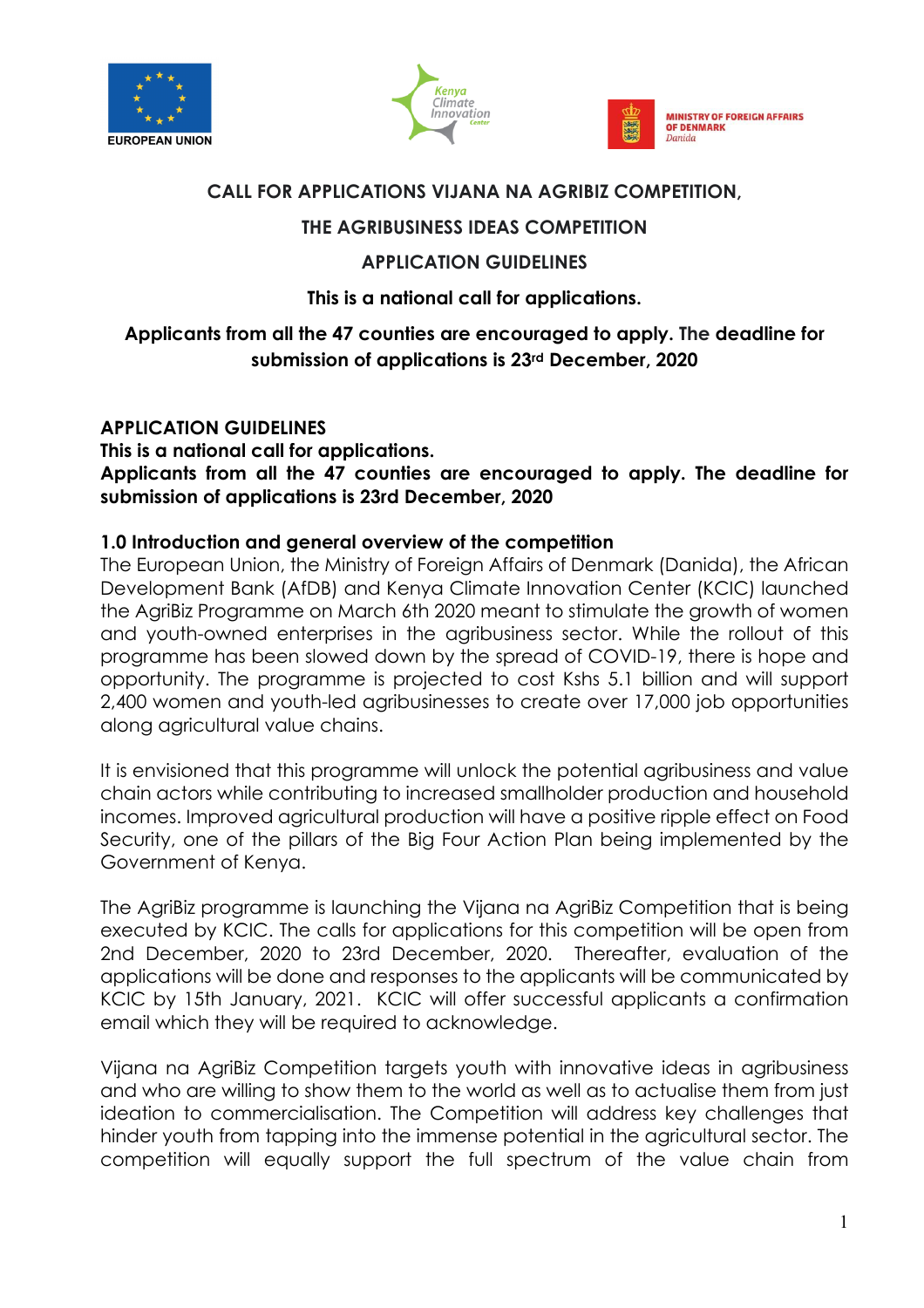





agricultural inputs and producers, to suppliers for end consumers in conventional agricultural, fisheries and livestock.

The objectives of this competition include:

- 1. Fostering innovation in agricultural practices and in agribusinesses;
- 2. Building the capacity of local entrepreneurs especially the youth;
- 3. Promoting an innovative entrepreneurial culture in agribusiness;
- 4. Enhancing local and international awareness of the innovative practices;
- 5. Creating market linkages and offer opportunities for scaling up; and

6. Identifying and supporting high – growth entrepreneurs like to spur economic growth.

This competition invites interested youth with innovative agribusiness ideas. Participants will enter the competition by submitting their agribusiness idea through an online tool that will be made available on agribiz.kenyacic.org. Submissions will be accepted from across the country and the applications will be evaluated on a rolling basis.

1. Competition Launch: Once the competition is launched, the call for applications will be broadcasted. The launch will be planned in several stages to ensure that all potential participants have access to information about the competition and thus an opportunity to participate. The channels used to publicise the launch and the call for applications will be aligned to the target audience of youth.

2. Submission of applications: Application templates and procedures will effectively communicate to the participants what they are signing up for and the expectations at each stage of the competition. The communication will clearly disclose the prizes to manage expectations right at inception. An online based application process will be utilised and will be simple and easy to use to ensure the applicants have a clear understanding of all the factors that must be considered for their application to be considered and successful.

3. Selection of participants (Preliminaries – Elimination zone): After the country wide call for application. Participants will be selected from all over the country and the shortlisted cases will be pitching to the jury where 20 companies will be selected to undergo the 2-day bootcamp training, with a focus on regional representation. There will be scoresheets for all submissions and shortlist of 20 businesses to participate in boot camp.

## **4. The competition will culminate with awarding the top three finalists with cash prices as follows;**

- a. Second Runners Up- Ksh. 500,000
- b. First Runners Up- Ksh. 750,000
- c. Winner- Ksh. 1,000,000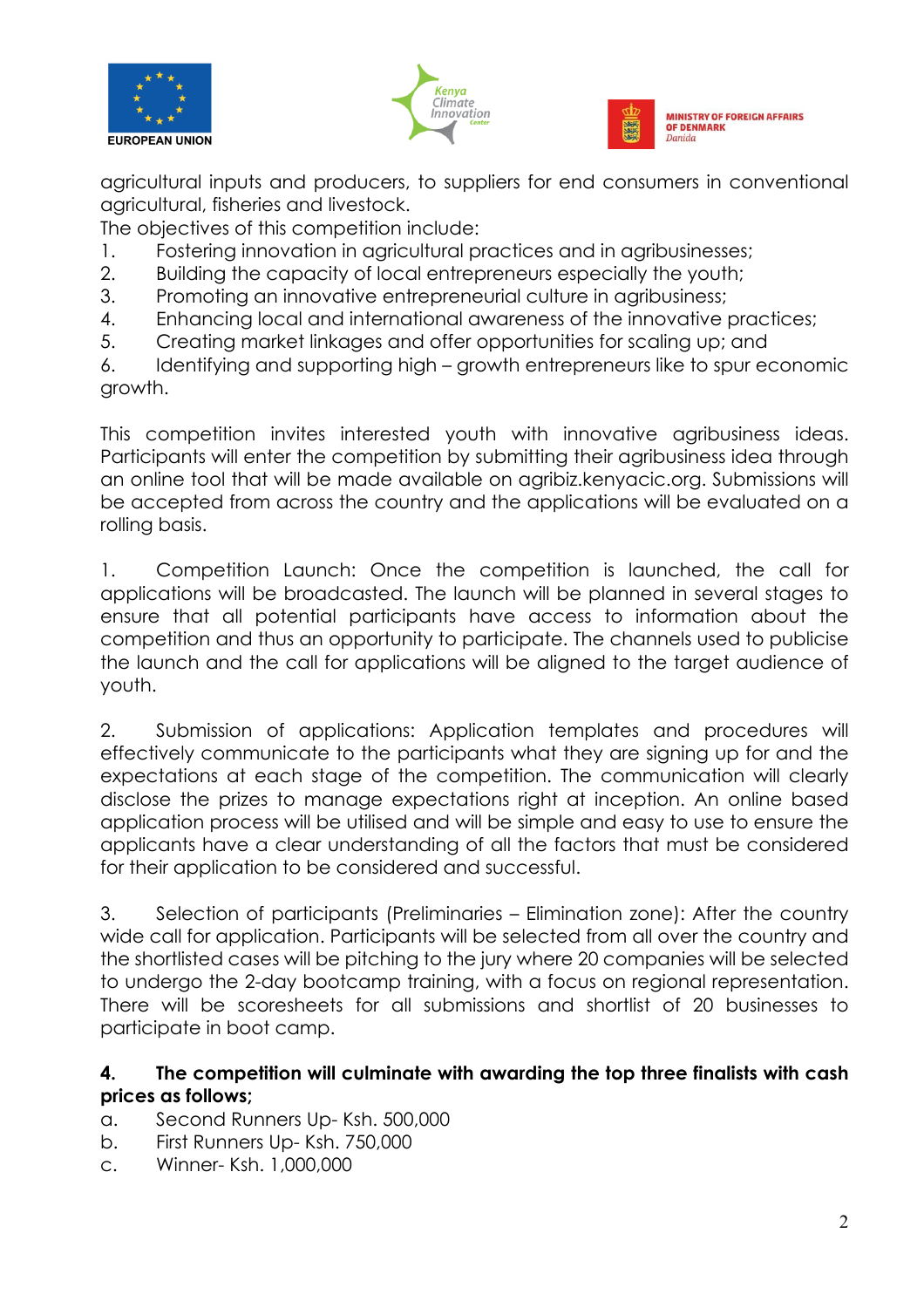





## **5. Benefits to the contestants**

Applications will be encouraged for all idea stages irrespective of how young or ambitious it is. The shortlisted contestants in this competition will be enrolled for a bootcamp and coaching sessions which will proffer them with the following benefits:

• KCIC will help the contestants fast track their idea into a profitable agribusiness and bypass all possible pitfalls along the way.

• Contestants will learn how to get funding for their idea.

• Contestants will get an opportunity to pitch during the qualifications, semifinals and final stages of the competition.

### **Selection criteria**

The following will be considered when reviewing the applications:

- 1. Entrepreneurial spirit and self-drive
- 2. Business or market potential
- 3. Innovation and technological potential
- 4. Feasibility and viability of the agribusiness idea
- 5. Job creation and social impact
- 6. Management capacity
- 7. Environmental sustainability

Kindly visit agribiz.kenyacic.org for a detailed copy of the application guidelines.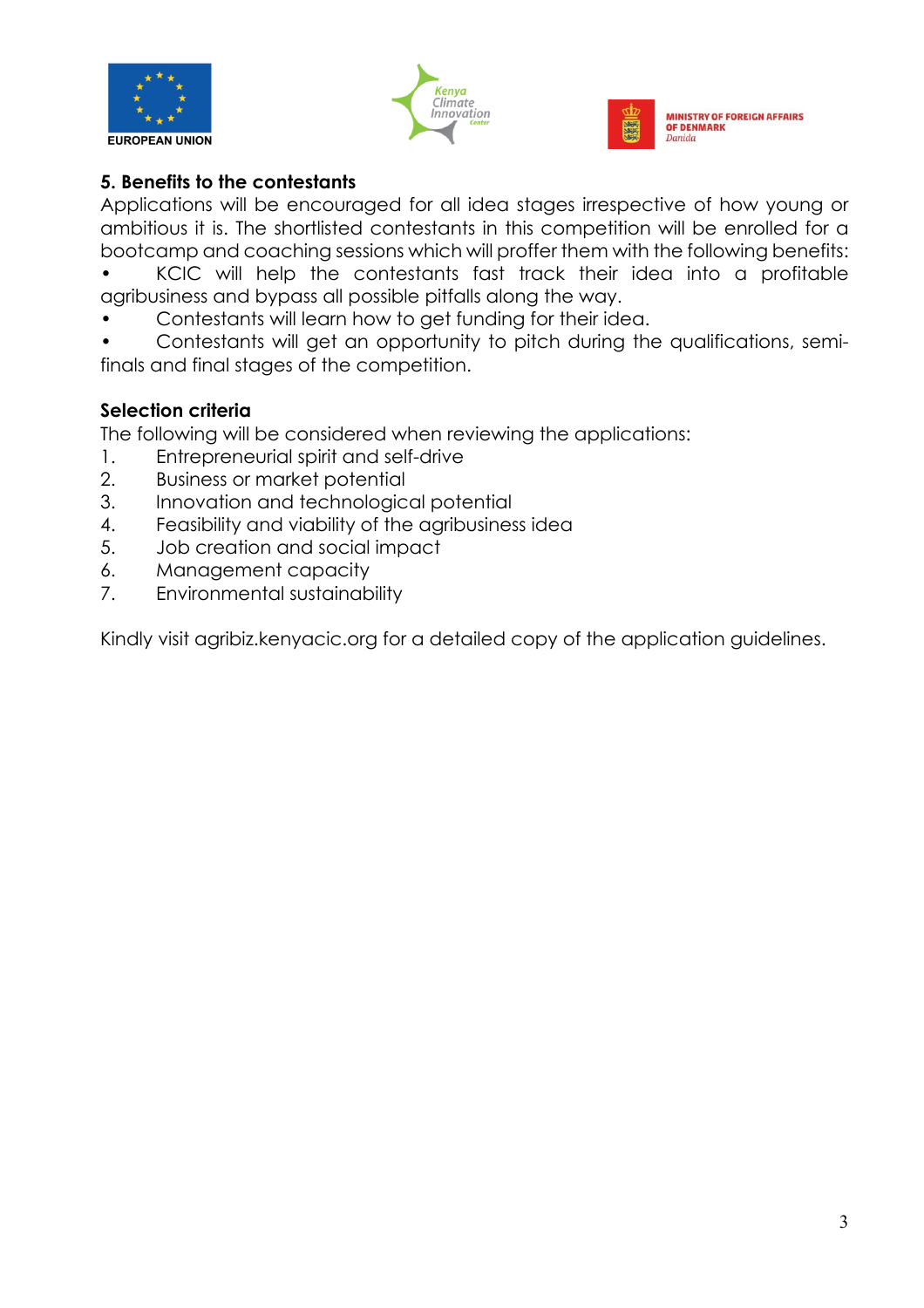





#### **MAELEZO KWA KISWAHILI TARATIBU ZA USHIRIKI WA MASHINDANO**

### **Mashindano haya ni ya kitaifa.**

### **Vijana kutoka kaunti zote 47 wanahimizwa kuomba. Mwisho wa kuwasilisha maombi kabla tarehe 23 Disemba, 2020**

### **1.0 Utangulizi na muhtasari wa jumla wa mashindano haya**

Jumuiya ya Ulaya, Wizara ya Mambo ya nje ya Denmark (Danida), Benki ya Maendeleo ya Afrika (AfDB) na Kituo cha Ubunifu wa Hali ya Hewa cha Kenya (KCIC) kilizindua mpango wa AgriBiz mnamo Machi 6, 2020, unaokusudiwa kuhamasisha ukuaji wa biashara za wanawake na vijana katika sekta ya biashara ya kilimo. Wakati utoaji wa programu hii umepunguzwa na kuenea kwa COVID-19, kuna matumaini na fursa kabambe. Mpango huo unakadiriwa kugharimu Kshs bilioni 5.1 na utasaidia wanawake na vijana 2,400 kuunda nafasi za kazi zaidi ya 17,000 pamoja na minyororo ya thamani ya kilimo.

Inakusudiwa kuwa mpango huu utafungua biashara na kuchangia kuongezeka kwa uzalishaji wa mapato ya kaya. Uzalishaji ulioboreshwa wa kilimo utakuwa na athari nzuri kwa Usalama wa Chakula, moja ya nguzo ya Mpango Mkuu wa Utekelezaji wa Big Four unaotekelezwa na Serikali ya Kenya.

Programu ya AgriBiz imezindua Mashindano ya Vijana na AgriBiz ambayo yanatekelezwa na KCIC. Wito wa maombi ya mashindano haya yatakuwa wazi kutoka 2 Desemba, 2020 hadi 23 Desemba, 2020. Baada ya hapo, tathmini ya maombi itafanyika na majibu kwa waombaji yatawasilishwa na KCIC ifikapo tarehe 15 Januari, 2021. KCIC itatoa majibu kwa waombaji kupitia barua pepe.

Ushindani wa Vijana na AgriBiz unalenga vijana na maoni/mawazo ya ubunifu katika biashara ya kilimo na vajana ambao wako tayari kuonyesha kwa ulimwengu na pia kuboresha maoni/mawazo haya yawe biashara kamilifu. Ushindani huo utashughulikia changamoto muhimu zinazowazuia vijana kutokuwa na uwezo mkubwa katika sekta ya kilimo. Ushindani utasaidia sawa wigo kamili wa mnyororo wa thamani kutoka kwa pembejeo za kilimo na wazalishaji, kwa wauzaji kwa watumiaji wa mwisho katika kilimo cha kawaida, uvuvi, mifugo na mengineyo.

## **Malengo ya mashindano haya ni pamoja na:**

- 1. Kukuza ubunifu katika mazoea ya kilimo na biashara za kilimo;
- 2. Kuwajengea uwezo wajasiriamali wa ndani haswa vijana;
- 3. Kukuza utamaduni wa ujasiliamali katika biashara ya kilimo;

4. Kuimarisha uelewaji wa ndani na wa kimataifa kuhusu mazoea ya ubunifu katika kilimo;

- 5. Kuunda uhusiano wa soko na kutoa fursa za kuongeza soko; na
- 6. Kutambua na kusaidia wajasiriamali kukuza uchumi.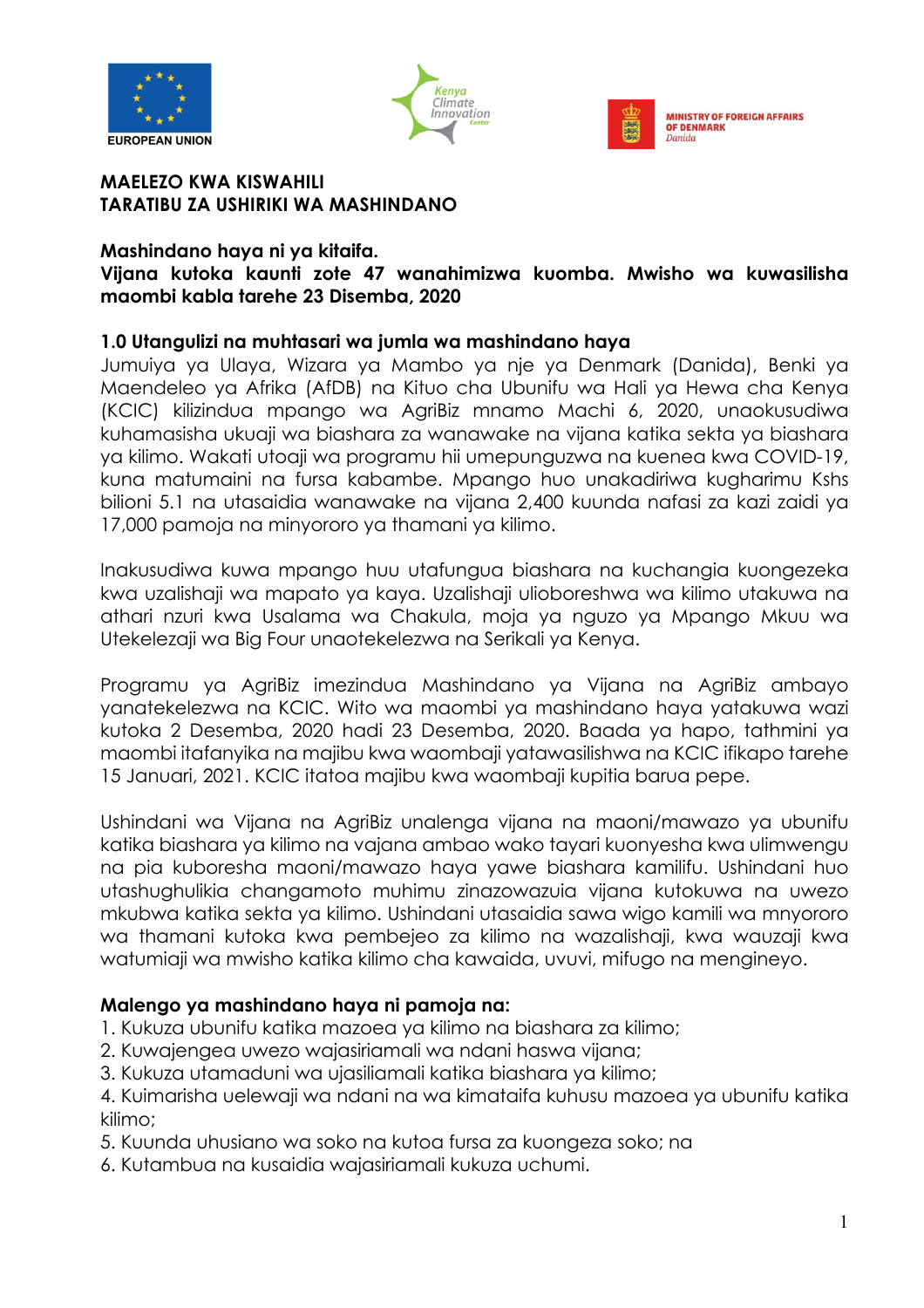





Ushindani huu unawaalika vijana wanaovutiwa na maoni ya ubunifu wa biashara ya kilimo. Washiriki wataingia kwenye mashindano kwa kuwasilisha wazo lao la biashara ya kilimo kupitia kujaza fomu ambayo itapatikana kwenye agribiz.kenyacic.org. Mawasilisho yatakubaliwa kutoka kote nchini na maombi yatatathminiwa kila wakati yanapoingia.

1. Uzinduzi wa Mashindano: Mara tu mashindano yatakapozinduliwa, wito wa maombi utatangazwa. Uzinduzi huo utapangwa katika hatua kadhaa kuhakikisha kuwa washiriki wote wanaweza kupata habari kuhusu mashindano na pia fursa ya kushiriki. Njia zinazotumiwa kutangaza uzinduzi na wito wa maombi utalinganishwa na hadhira lengwa ya vijana.

2. Uwasilishaji wa maombi: Violezo vya maombi na taratibu zitawasiliana vyema kwa washiriki ni nini wanasajili na matarajio katika kila hatua ya mashindano. Mawasiliano itafunua wazi tuzo za kusimamia matarajio wakati wa kuanzishwa. Mchakato wa matumizi ya mkondoni utatumika na itakuwa rahisi kutumia kuhakikisha waombaji wana uelewa uwazi wa mambo yote ambayo yanapaswa kuzingatiwa ili maombi yao izingatiwe na kufanikiwa.

3. Uteuzi wa washiriki: Washiriki watachaguliwa kutoka kote nchini na kesi zilizochaguliwa zitaangaliwa na majaji ambapo washindani 20 watachaguliwa kupitia mafunzo ya siku 2 ya bootcamp, kwa kuzingatia uwakilishi wa mkoa.

## **4. Ushindani utamalizika kwa kuwapa washindi watatu wa juu ya pesa kama ifuatavyo;**

- a. Nambari tatu Ksh. 500,000
- b. Nambari mbili Ksh. 750,000
- c. Mshindi- Ksh. 1,000,000

## **5. Faida kwa washiriki**

Maombi yatahimizwa kwa hatua zote za wazo bila kujali ni mchanga au mwenye hamu kubwa. Washiriki waliochaguliwa katika shindano hili wataandikishwa kwa bootcamp na vikao vya kufundisha ambavyo vitawapa faida zifuatazo:

• KCIC itasaidia washindani kufuatilia kwa haraka wazo zao katika biashara ya kilimo na kuwapitisha mitego yote inayowezekana njiani.

- Washiriki watajifunza jinsi ya kupata ufadhili wa wazo lao.
- Washiriki watapata fursa ya kuelezea mawazo yao katika wakati wa mashindano, nusu fainali na hatua za mwisho za mashindano.

# **Vigezo vya uteuzi**

Ifuatayo itazingatiwa wakati wa kukagua maombi:

- 1. Roho ya ujasiriamali na kujiendesha
- 2. Uwezo wa biashara au soko
- 3. Ubunifu na uwezo wa kiteknolojia
- 4. Uwezekano wa wazo la biashara ya kilimo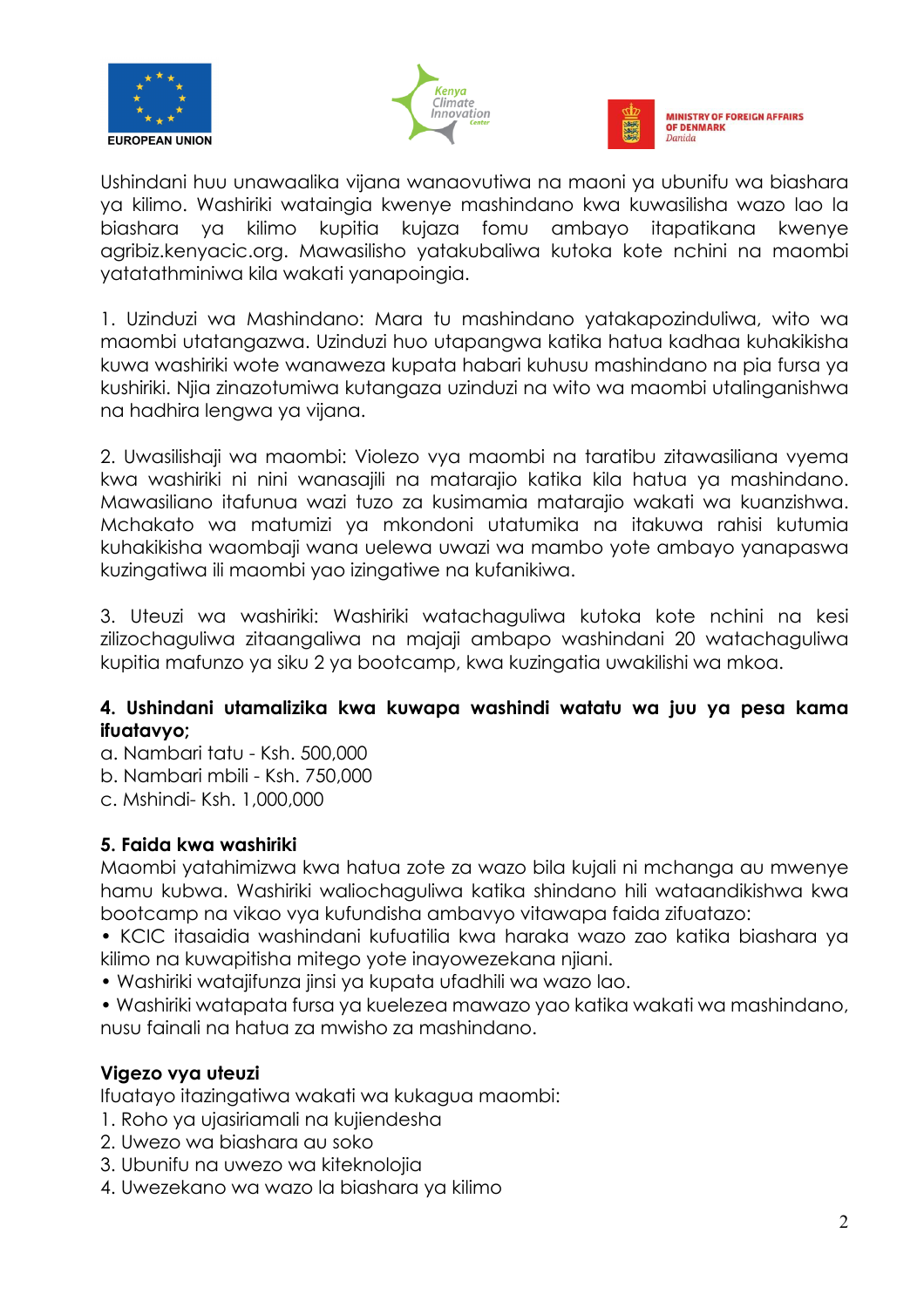





- 5. Uundaji wa kazi na athari za kijamii
- 6. Uwezo wa usimamizi
- 7. Utunzaji wa mazingira

Tafadhali tembelea agribiz.kenyacic.org kwa nakala ya kina ya miongozo ya maombi.

# **2.0 Detailed guidelines**

| Guideline<br>Reference | Overview               | <b>Details</b>                                                                                                                                                                                                                                                                                                                                                                                                                                                                                                                                                                                                                                                                                                                                                                                                                                                                                                                                                                                                                                     |
|------------------------|------------------------|----------------------------------------------------------------------------------------------------------------------------------------------------------------------------------------------------------------------------------------------------------------------------------------------------------------------------------------------------------------------------------------------------------------------------------------------------------------------------------------------------------------------------------------------------------------------------------------------------------------------------------------------------------------------------------------------------------------------------------------------------------------------------------------------------------------------------------------------------------------------------------------------------------------------------------------------------------------------------------------------------------------------------------------------------|
| 1                      | Application<br>process | All Applications must be submitted online through<br>$\bullet$<br>the Vijana na AgriBiz Application portal on<br>agribiz.kenyacic.org between 1st December, 2020<br>to 23rd December, 2020 in either English or Swahili<br>language.<br>The applicants must complete an application form<br>$\bullet$<br>by answering a series of mandatory questions.<br>Personal information supplied in the application<br>form such as names, addresses and date of birth<br>should be verifiable.<br>The applicant must provide current<br>correspondence address, email and telephone<br>numbers and inform of any changes.<br>Upon submission of the application form, an email<br>will be sent to the applicant and/or via the<br>preferred contact method indicated in their<br>application.<br>Once submitted, applications cannot be altered or<br>amended.<br>Review of applications will commence<br>$\bullet$<br>immediately after submission, shortlisting and<br>communication on the status of application will be<br>done by 15th January, 2020. |
| $\boldsymbol{2}$       | Eligibility            | Youth Entrepreneur(s) (male and female) Aged<br>$\bullet$<br>between 18-35 years,                                                                                                                                                                                                                                                                                                                                                                                                                                                                                                                                                                                                                                                                                                                                                                                                                                                                                                                                                                  |
|                        |                        | Nationality and Location:<br>• The applicant must be a Kenyan citizen                                                                                                                                                                                                                                                                                                                                                                                                                                                                                                                                                                                                                                                                                                                                                                                                                                                                                                                                                                              |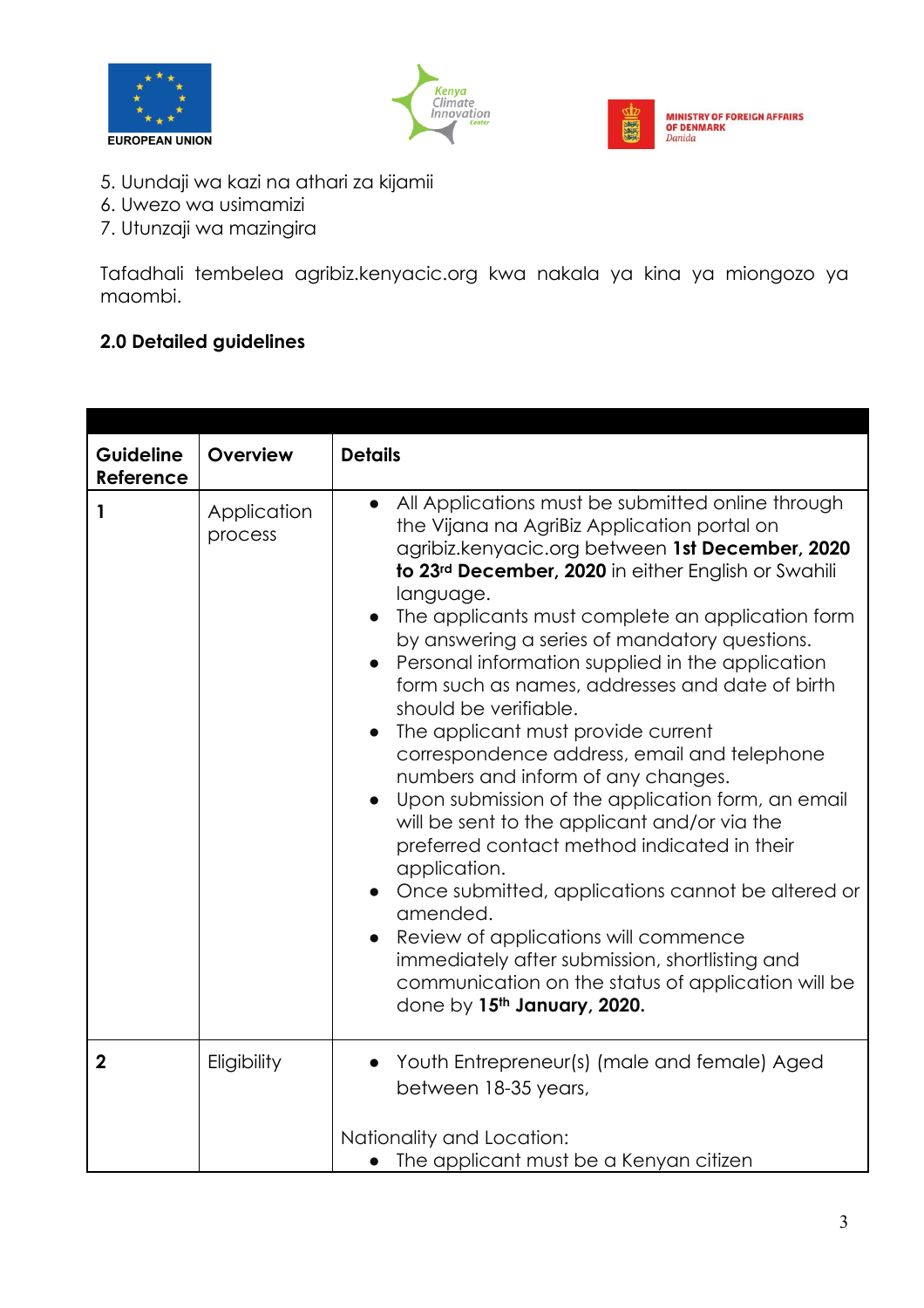





٦

|   |                                      | The Agribusiness must be located within the 47<br>counties of Kenya.<br>Agribusiness ideas:<br>All must be Agribusiness Ideas or prototypes<br>Applicants must demonstrate that their<br>Agribusiness idea will be set up in Kenya.<br>Ideas within the Agricultural, fisheries and livestock<br>value chain are encouraged to apply. This includes<br>but is not limited to ideas on inputs, processes,<br>production, transportation, marketing and<br>aggregation.                                                                                                                                                                                                                                                                                                                                                                                                                                                                                                                                                                                                                                                                                                                     |
|---|--------------------------------------|-------------------------------------------------------------------------------------------------------------------------------------------------------------------------------------------------------------------------------------------------------------------------------------------------------------------------------------------------------------------------------------------------------------------------------------------------------------------------------------------------------------------------------------------------------------------------------------------------------------------------------------------------------------------------------------------------------------------------------------------------------------------------------------------------------------------------------------------------------------------------------------------------------------------------------------------------------------------------------------------------------------------------------------------------------------------------------------------------------------------------------------------------------------------------------------------|
| 3 | Application<br>selection             | The applications will be screened for eligibility.<br>$\bullet$<br>The eligible applications will then be evaluated on<br>a set of criteria. A scoring system will be used to<br>provide each application with a score between 0<br>and 100 (100 being most successful).<br>See section 4 below.<br>All applicants will receive official response on their<br>application determining whether they were<br>successful or not. KCIC is not obligated to provide<br>substantive feedback on unsuccessful applications.<br>Applicants will be contacted via email and/or via<br>the preferred contact method indicated in their<br>application.<br>Applicants must accept the offer within seven (7)<br>working days, otherwise the offer lapses.<br>In general, communications with the applicants will<br>primarily be by email, from the Vijana na AgriBiz<br>designated email address to the email address<br>(vijananaagribiz@kenyacic.org) provided by the<br>Applicant on the submission form. Applicants are<br>therefore advised to store the Vijana na AgriBiz<br>contact details in their email address books to<br>avoid the email from being delivered to their spam<br>folder. |
| 4 | Criteria<br>and<br>Scoring<br>system | KCIC will organise for the final competition where<br>members of the jury will listen to various teams present their<br>business ideas. The competition will be broadcast through<br>our various media channels to ensure it reaches a national<br>audience. Jury members will assess the various on the<br>following criterion:                                                                                                                                                                                                                                                                                                                                                                                                                                                                                                                                                                                                                                                                                                                                                                                                                                                          |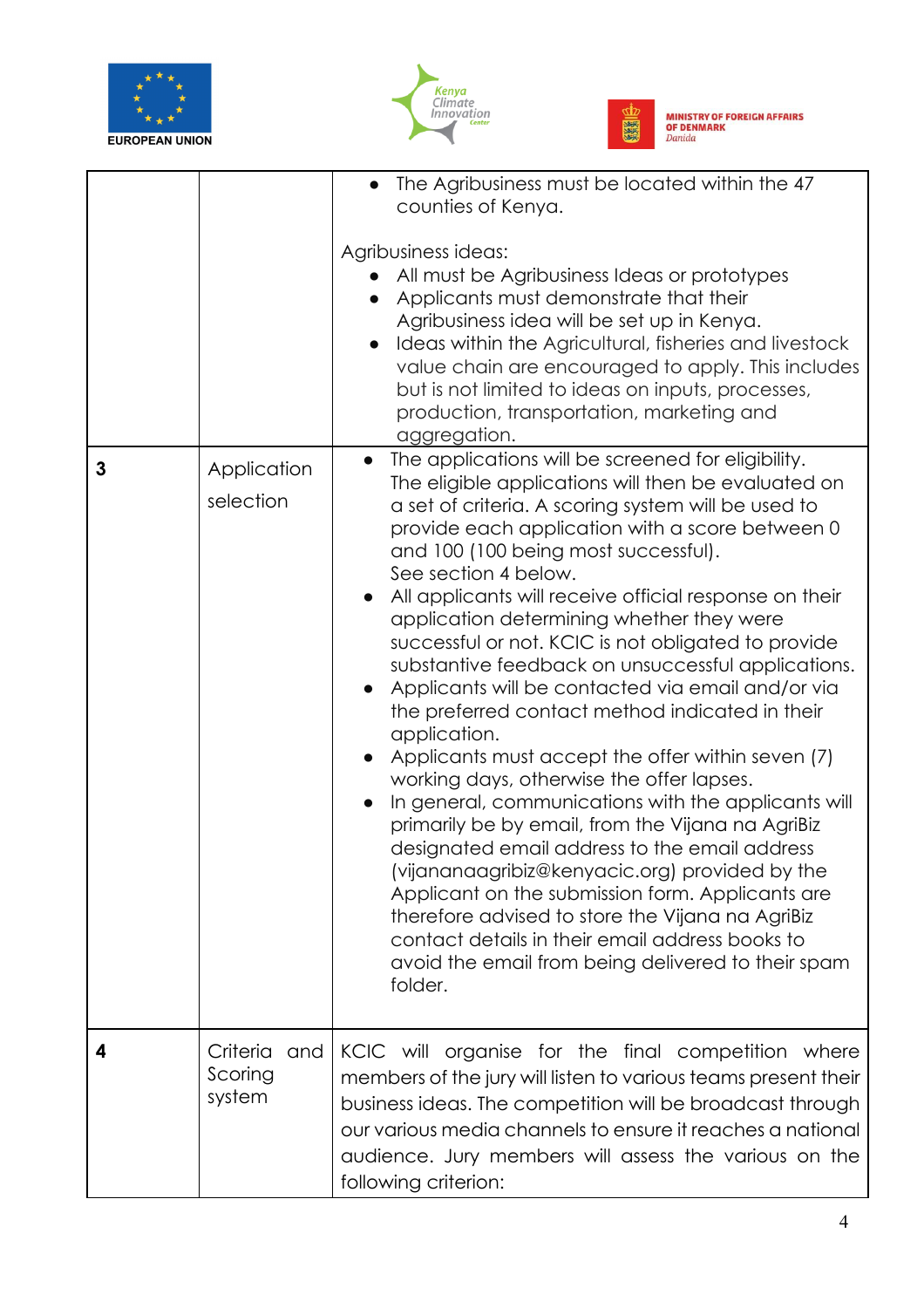





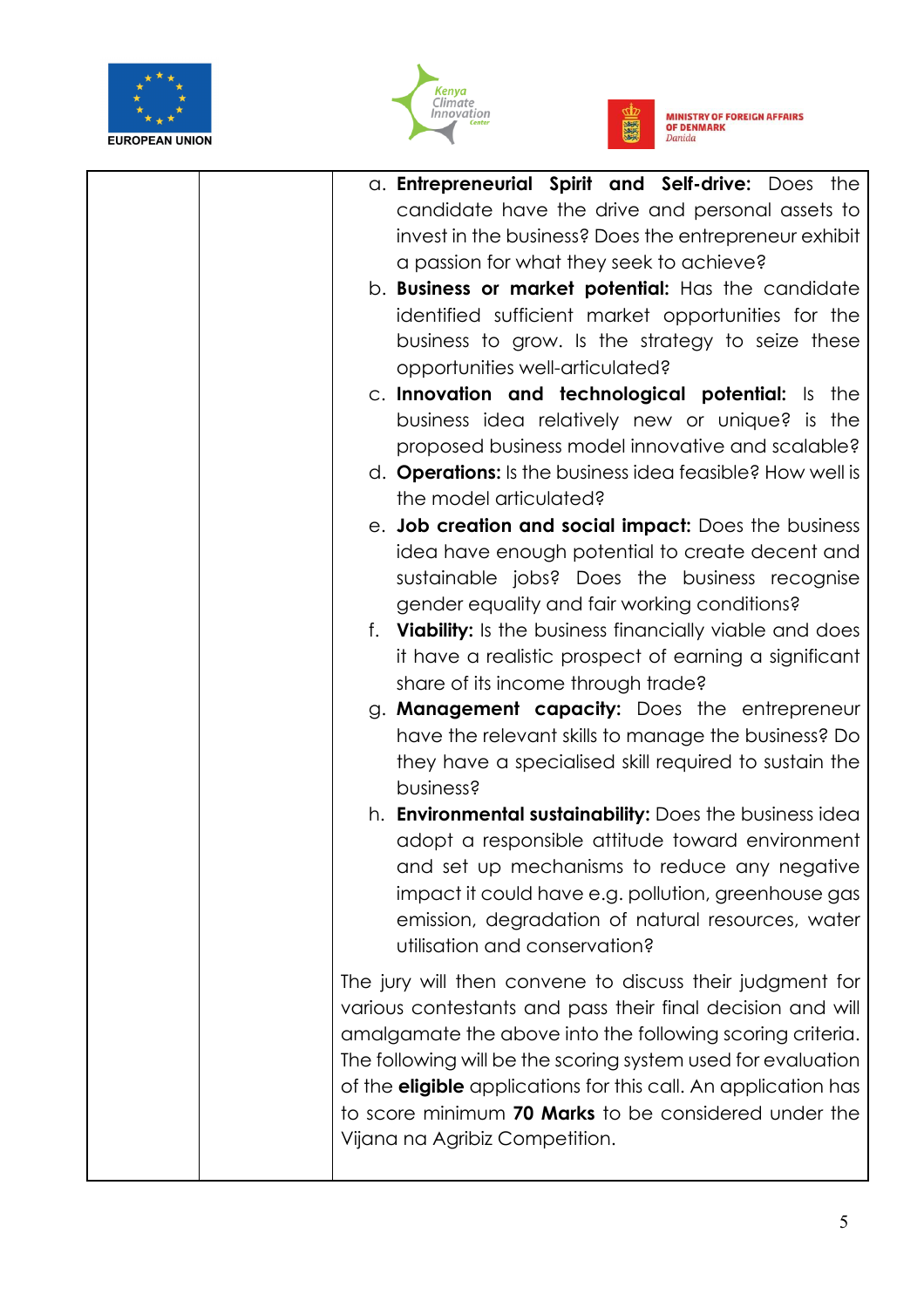





|   |        | <b>CRITERIA</b>                                                                                                                                                                                                                                                                                                                                                                                                                                                                                                                                                                                                                                                                                                                                                                                                   | <b>MARKS</b><br>(MAXIMUM) |
|---|--------|-------------------------------------------------------------------------------------------------------------------------------------------------------------------------------------------------------------------------------------------------------------------------------------------------------------------------------------------------------------------------------------------------------------------------------------------------------------------------------------------------------------------------------------------------------------------------------------------------------------------------------------------------------------------------------------------------------------------------------------------------------------------------------------------------------------------|---------------------------|
|   |        | ENTREPRENEURIAL SPIRIT AND SELF-DRIVE                                                                                                                                                                                                                                                                                                                                                                                                                                                                                                                                                                                                                                                                                                                                                                             | 10                        |
|   |        | <b>BUSINESS OR MARKET POTENTIAL</b>                                                                                                                                                                                                                                                                                                                                                                                                                                                                                                                                                                                                                                                                                                                                                                               | 10                        |
|   |        | <b>INNOVATION AND TECHNOLOGICAL</b><br><b>POTENTIAL</b>                                                                                                                                                                                                                                                                                                                                                                                                                                                                                                                                                                                                                                                                                                                                                           | 20                        |
|   |        | FEASIBILITY AND VIABILITY OF<br><b>THE</b><br><b>AGRIBUSINESS IDEA</b>                                                                                                                                                                                                                                                                                                                                                                                                                                                                                                                                                                                                                                                                                                                                            | 20                        |
|   |        | <b>JOB CREATION AND SOCIAL IMPACT</b>                                                                                                                                                                                                                                                                                                                                                                                                                                                                                                                                                                                                                                                                                                                                                                             | 20                        |
|   |        | <b>MANAGEMENT CAPACITY</b>                                                                                                                                                                                                                                                                                                                                                                                                                                                                                                                                                                                                                                                                                                                                                                                        | 10                        |
|   |        | ENVIRONMENTAL SUSTAINABILITY                                                                                                                                                                                                                                                                                                                                                                                                                                                                                                                                                                                                                                                                                                                                                                                      | 10                        |
|   |        | <b>TOTAL</b>                                                                                                                                                                                                                                                                                                                                                                                                                                                                                                                                                                                                                                                                                                                                                                                                      | 100                       |
| 5 | Awards | Shortlisted candidates will be taken through a bootcamp<br>to learn more about their business models as well as<br>acquiring skills for pitching their idea to judges and<br>investors. Post the bootcamp, the shortlisted will<br>compete for the semi-finalists and later finalist positions.                                                                                                                                                                                                                                                                                                                                                                                                                                                                                                                   |                           |
|   |        | The competition will provide value to all the selected<br>participants and the focus is not just on winning. The<br>participating teams will be able to gain valuable skills<br>transfer from a bootcamp session that will focus on,<br>coaching for the various businesses, validation of business<br>ideas, tools to build a winning business plan, pitching skills.<br>In addition, the competition will also provide exposure for<br>the businesses, access to KCIC and other partner networks<br>and memberships in KCIC's start-up community. During<br>the bootcamp, KCIC will:<br>a. Coordinate a 2-day bootcamp during which the<br>selected 20 businesses receive intensive training. The<br>training is expected to be delivered online, unless<br>communicated otherwise by KCIC. KCIC will therefore |                           |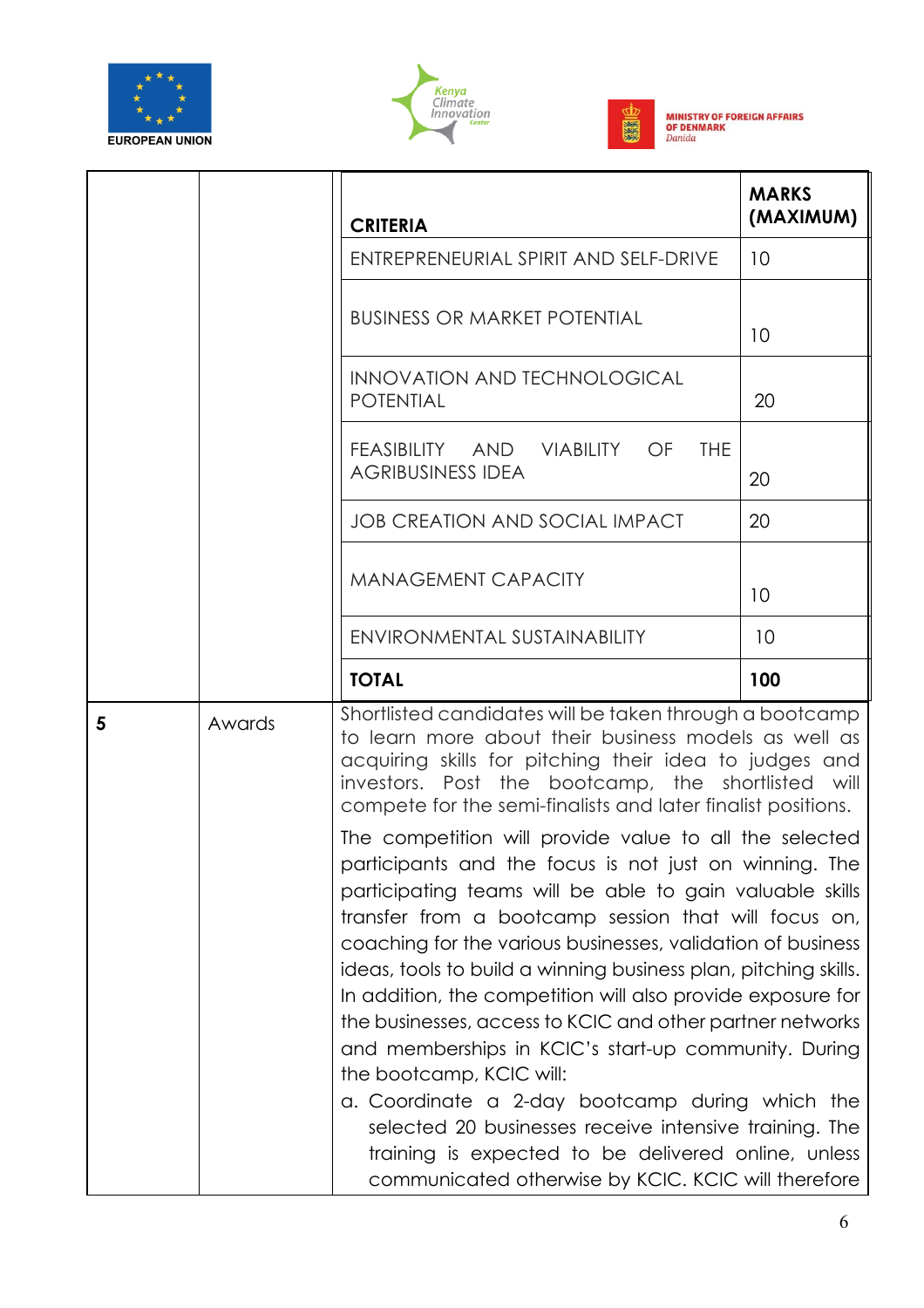





|                                          | organise sufficient IT facilities for the bootcamp, mainly<br>internet connection and any other technical<br>requirements.<br>b. Hold post bootcamp coaching sessions with the<br>participants to support in review and refinement of<br>pitch decks.<br>c. Organize a competent jury of 6 to participate in the<br>National Final pitch event from which 3 winners will be<br>picked for awards and post competition support<br>including an opportunity to join the KCIC Agribiz<br>program.   |
|------------------------------------------|--------------------------------------------------------------------------------------------------------------------------------------------------------------------------------------------------------------------------------------------------------------------------------------------------------------------------------------------------------------------------------------------------------------------------------------------------------------------------------------------------|
|                                          | For the final round the, top 20 will be on boarded to the<br>Agribiz Program. Other benefits we propose may include<br>an opportunity to join the KCIC mentorship programme,<br>more visibility support from other partners within the<br>ecosystem due to enhanced credibility and validation of<br>their ideas.                                                                                                                                                                                |
|                                          | While the awards ceremony is intended to publicly<br>announce the winners and the prizes they will receive, the<br>monitoring and reporting phase is key to ensuring good<br>use of the financial rewards. In addition, sustainability of<br>the event will be considered right from inception to<br>determine the level of involvement for the local actors<br>who will become the main champions of the competition<br>and help support the continuation of activities in the long<br>$-$ run. |
|                                          | Vijana na AgriBiz Competition is not just about winning. It<br>will also assist all participating start-up teams by giving<br>them the following benefits:                                                                                                                                                                                                                                                                                                                                       |
|                                          | <b>Business coaching and training</b><br>1.<br>2.<br>Validation of their idea<br>3.<br>Tools to build a business plan<br>4.<br>Pitching skills<br>5.<br>Time in the spotlight<br>Access to the KCIC Network<br>6.<br>7.<br>Membership in our start-up community                                                                                                                                                                                                                                  |
| <b>Definitions, Terms and Conditions</b> |                                                                                                                                                                                                                                                                                                                                                                                                                                                                                                  |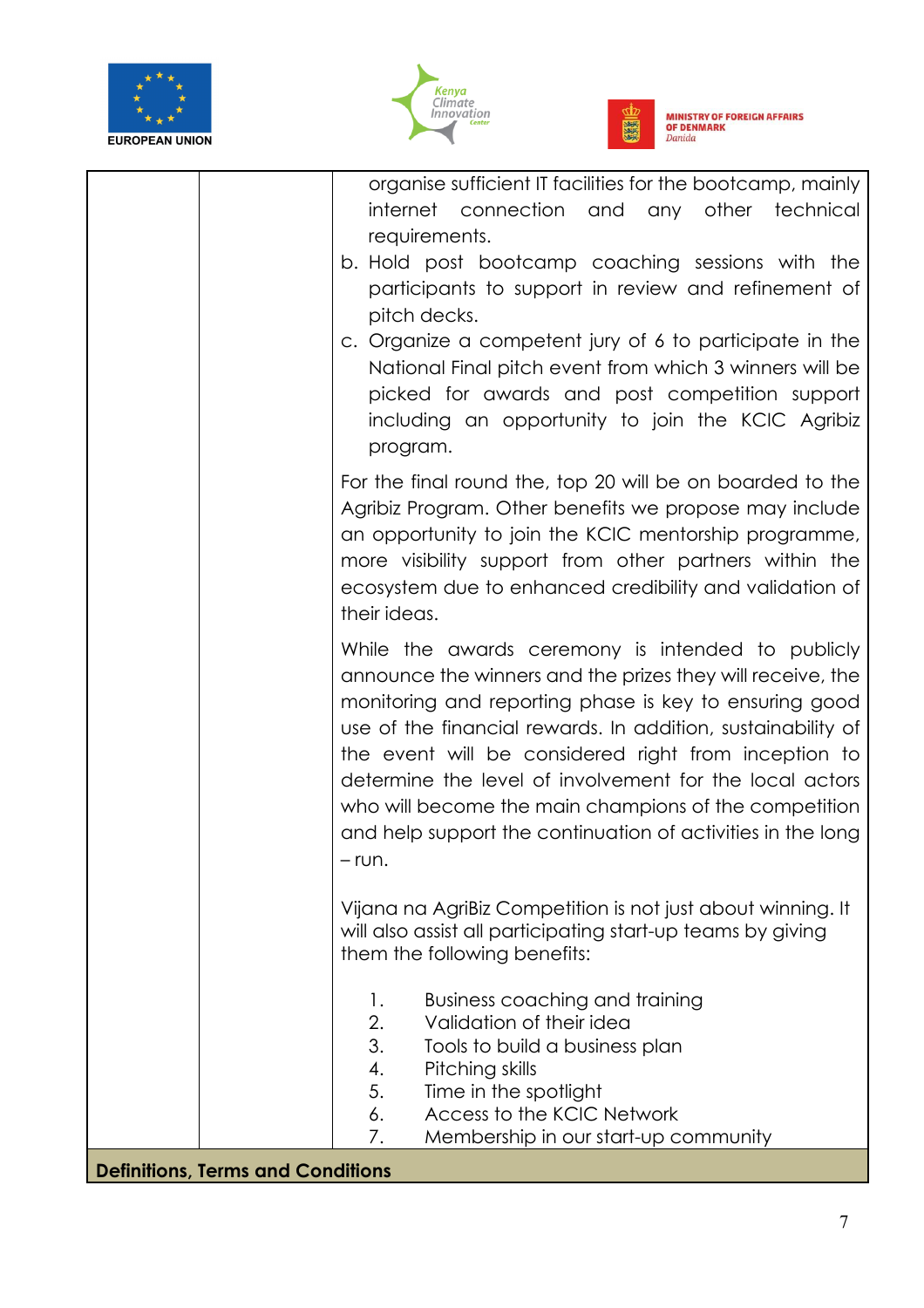





| 7 | <b>Definitions</b>      | The following definitions shall apply:                                                                                                                                                                                                                                                                                                                                                                                                                                                                                                                                                                                                                                                                                                      |
|---|-------------------------|---------------------------------------------------------------------------------------------------------------------------------------------------------------------------------------------------------------------------------------------------------------------------------------------------------------------------------------------------------------------------------------------------------------------------------------------------------------------------------------------------------------------------------------------------------------------------------------------------------------------------------------------------------------------------------------------------------------------------------------------|
|   |                         | "Applicant" means an individual that submits their<br>Agribusiness idea in the Vijana na AgriBiz application<br>portal for review and possible.                                                                                                                                                                                                                                                                                                                                                                                                                                                                                                                                                                                             |
|   |                         | "Application" means the online entry form completed<br>and submitted for the competition on the<br>agribiz.kenyacic.org Website                                                                                                                                                                                                                                                                                                                                                                                                                                                                                                                                                                                                             |
|   |                         | "Application Window" means the period commencing<br>from 1st December to 23rd December 2020 8.00PM EAT<br>when Applications can be submitted.                                                                                                                                                                                                                                                                                                                                                                                                                                                                                                                                                                                               |
|   |                         | " <b>Program</b> " refers to Agribiz Program: "Enhancing the role<br>of Kenyan women and youth in agribusiness"                                                                                                                                                                                                                                                                                                                                                                                                                                                                                                                                                                                                                             |
|   |                         | "Mentor" means an individual/firm selected for their<br>expertise, passion and alignment to the Vijana na Agribiz<br>Competition and the Agribiz program vision and<br>engaged to support and guide the Agripreneurs.                                                                                                                                                                                                                                                                                                                                                                                                                                                                                                                       |
|   |                         | "Successful Applicants" means Applicants who are<br>selected to participate in the Vijana na Agribiz<br>Competition.                                                                                                                                                                                                                                                                                                                                                                                                                                                                                                                                                                                                                        |
|   |                         | "Competition" means an annual contest that targets<br>youth with innovative ideas in agribusiness and who are<br>willing to show them to the world as well as to actualise<br>them from just ideation to commercialisation.                                                                                                                                                                                                                                                                                                                                                                                                                                                                                                                 |
| 8 | Terms and<br>Conditions | Vijana na AgriBiz Competition and its program<br>affiliates reserves the right to cancel or amend all or<br>any part of the Rules without notice. Any changes<br>to the rules will be posted on the AgriBiz website. It is<br>the responsibility of Successful Applicants to keep<br>themselves informed as to any changes to the Rules.<br>Vijana na AgriBiz Competition shall not be liable for<br>any loss suffered by a Successful Applicant due to<br>any changes to the Rules, including failure to<br>complete some or all tasks under the program due<br>to such change.<br>If for any reason the program is not capable of<br>running as planned for reasons including but not<br>limited to tampering, unauthorized intervention, |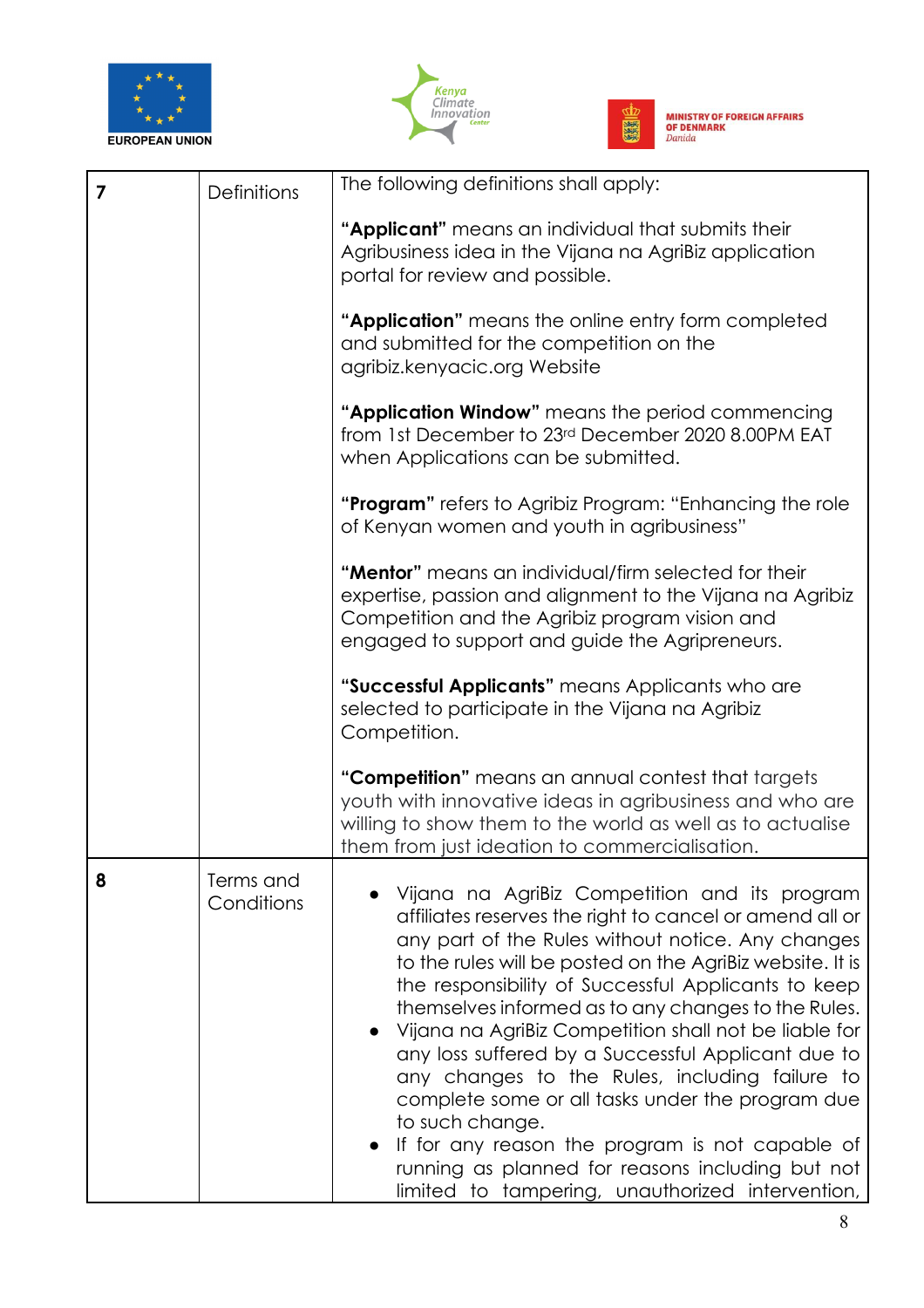





|    |                                                                  | fraud, technical failures, force majeure events or<br>any other causes beyond the control of the Vijana<br>na AgriBiz Competition and its funding partners<br>which corrupt or affect the administration, security,<br>fairness, integrity or proper conduct of this program,<br>Vijana na AgriBiz reserves the right to cancel,<br>terminate, modify or suspend the program and<br>disqualify any successful applicants.<br>Vijana na AgriBiz shall not be liable for any loss<br>arising<br>from<br>modification,<br>suspension,<br><b>or</b><br>cancellation of the competition.                                                                                                                                                                                                                                                                                   |
|----|------------------------------------------------------------------|-----------------------------------------------------------------------------------------------------------------------------------------------------------------------------------------------------------------------------------------------------------------------------------------------------------------------------------------------------------------------------------------------------------------------------------------------------------------------------------------------------------------------------------------------------------------------------------------------------------------------------------------------------------------------------------------------------------------------------------------------------------------------------------------------------------------------------------------------------------------------|
| 9  | Ineligibility/D<br>isclosure<br>Оf<br>Conflict<br>of<br>Interest | Employees from either the KCIC, or affiliated<br>$\bullet$<br>partners in the Vijana na Agribiz Competition and<br>Agribiz program and their immediate family<br>members are not eligible to apply for the<br>competition.                                                                                                                                                                                                                                                                                                                                                                                                                                                                                                                                                                                                                                            |
| 10 | Privacy<br>Policy                                                | By applying to the Vijana na Agribiz Competition,<br>$\bullet$<br>applicants consent to have details of<br>their<br>Application - other than commercially sensitive<br>information – featured in any media or promotional<br>activity for the competition and program being<br>carried.<br>Vijana na AgriBiz Competition will contact<br>Applicants in advance of any media request for<br>interviews.<br>Vijana na AgriBiz Competition will only use the<br>personal details supplied for the administration of<br>this competition, and for no other purpose except<br>with the Applicant's consent.<br>The Mentors are required to sign a non-disclosure<br>agreement as it relates to personal information<br>which may come into their possession during the<br>Vijana na Agribiz Competition and are committed<br>to maintaining the highest ethical standards. |
| 11 | General<br>Application<br>Terms                                  | Internet access and adequate English and Kiswahili<br>$\bullet$<br>skills<br>recommended<br>the<br>are<br>for<br>language<br>application process. Applicants with no English or<br>Swahili reading or speaking skills need to translate<br>the application content at their own cost.<br>This competition is governed by the laws of the<br>Republic of Kenya and Applicants submit to the<br>exclusive jurisdiction of the Kenyan Courts.                                                                                                                                                                                                                                                                                                                                                                                                                            |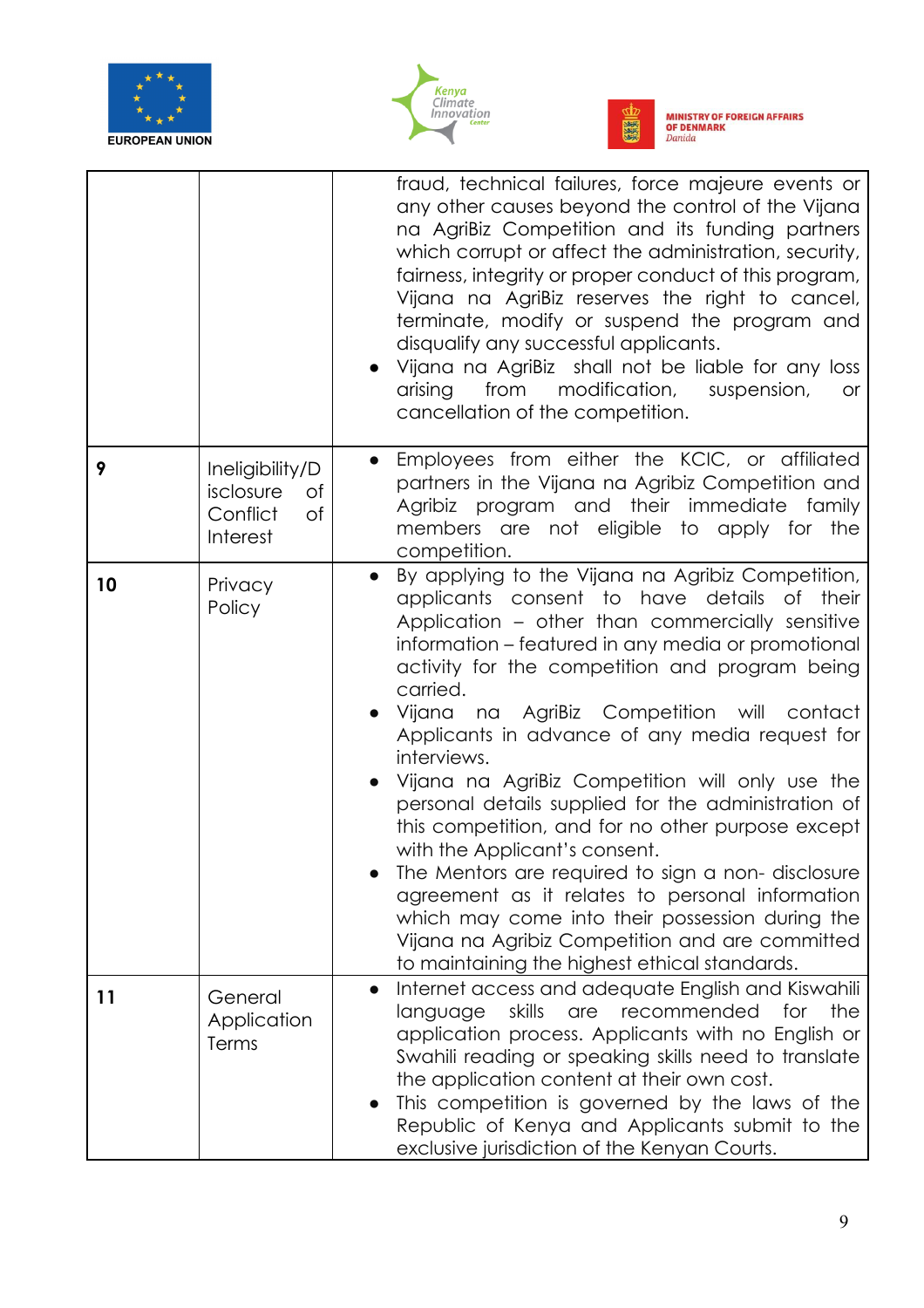





| Applicants are not required to make any purchase<br>or payment to access the website, submit an<br>Application or become eligible for the program.<br>• Only one Application and Agribusiness Idea is<br>permitted per Applicant. An Applicant shall not<br>make multiple entries under different names, email<br>identifications, different agribusiness ideas. Multiple<br>entries by an Applicant or multiple entries for the<br>same This shall be grounds for disqualification.<br>All submissions must be made directly by the<br>Applicant behind the Agribusinesses Idea. Entries<br>made online using methods such as a macro, script,<br>using automated devices or processors are not<br>allowed and shall be disqualified.<br>Vijana na AgriBiz Competition accepts<br>no<br>responsibility for late, lost, misdirected damaged or<br>delayed Applications because of any network,<br>computer hardware or software failure of any kind.<br>Bulk and third-party entries shall not be permitted.<br>Vijana na AgriBiz Competition reserves the right to<br>verify the validity of entries and to disqualify any<br>Applicant for tampering with the entry process or<br>failing to make entries as specified by the Terms and<br>Conditions.<br>No corruption of, defect in, failure or delay in the<br>delivery of any email communication from Vijana<br>na AgriBiz will entitle an Applicant to an extension of<br>any deadline, or otherwise entitle an Applicant to<br>make any form of claim. |
|-----------------------------------------------------------------------------------------------------------------------------------------------------------------------------------------------------------------------------------------------------------------------------------------------------------------------------------------------------------------------------------------------------------------------------------------------------------------------------------------------------------------------------------------------------------------------------------------------------------------------------------------------------------------------------------------------------------------------------------------------------------------------------------------------------------------------------------------------------------------------------------------------------------------------------------------------------------------------------------------------------------------------------------------------------------------------------------------------------------------------------------------------------------------------------------------------------------------------------------------------------------------------------------------------------------------------------------------------------------------------------------------------------------------------------------------------------------------------------------------------------------------|
| By applying for this competition, each Applicant attests<br>that their Application:<br>Is true and correct in all material respects.<br>$\circ$<br>Does not infringe or violate the rights of any third<br>$\circ$<br>party, including but not limited to, ownership,<br>copyrights, trademarks, patents, logos, licensing<br>rights, rights of publicity or privacy or any other<br>intellectual property rights.<br>Is not contrary to any applicable laws.<br>$\circ$                                                                                                                                                                                                                                                                                                                                                                                                                                                                                                                                                                                                                                                                                                                                                                                                                                                                                                                                                                                                                                        |
| Vijana na AgriBiz Competition shall reject applications<br>which, in the reasonable opinion:                                                                                                                                                                                                                                                                                                                                                                                                                                                                                                                                                                                                                                                                                                                                                                                                                                                                                                                                                                                                                                                                                                                                                                                                                                                                                                                                                                                                                    |
| Contain any content that is likely to be considered<br>$\circ$                                                                                                                                                                                                                                                                                                                                                                                                                                                                                                                                                                                                                                                                                                                                                                                                                                                                                                                                                                                                                                                                                                                                                                                                                                                                                                                                                                                                                                                  |

offensive or could negatively reflect the name,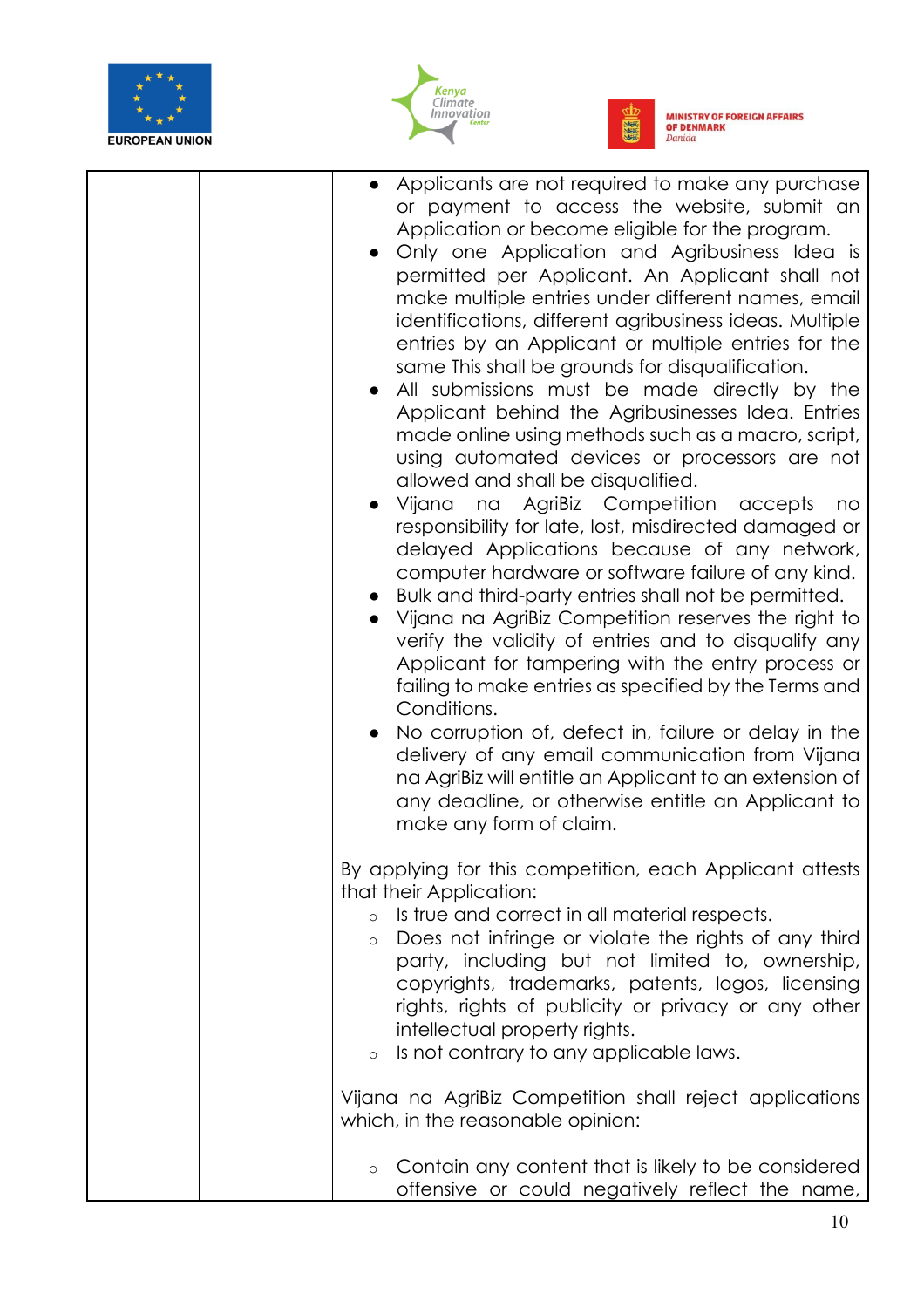





|  | reputation, or goodwill of Vijana na AgriBiz<br>Competition or affiliated partners associated with<br>the Agribiz program and other parties acting on its<br>behalf.<br>Include trademarks, logos, or copyrighted material<br>$\circ$<br>not owned by the Applicant or used without the<br>right holder's prior written permission.<br>Defames, misrepresents, or insults any third parties.<br>$\circ$<br>Poses adverse risks to the environment, human lives,<br>$\circ$<br>or property<br>Promotes or is sympathetic to any political agenda.<br>$\circ$<br>Are affiliated to terrorist or other illegal activity.<br>$\circ$<br>Vijana na AgriBiz Competition reserves the right, in its<br>absolute discretion to disqualify any Application or<br>Successful Applicant at any point during the program,<br>without granting any opportunity for challenge, if it has<br>reasonable grounds to believe that the application:<br>Has been made fraudulently or contains any false<br>$\circ$<br>or misleading statement.<br>Has breached any of the Eligibility Criteria or other<br>$\circ$<br>Rules.<br>Has infringed on any intellectual property of any<br>$\circ$<br>other person.<br>Was made in breach of any applicable law.<br>$\circ$ |
|--|-----------------------------------------------------------------------------------------------------------------------------------------------------------------------------------------------------------------------------------------------------------------------------------------------------------------------------------------------------------------------------------------------------------------------------------------------------------------------------------------------------------------------------------------------------------------------------------------------------------------------------------------------------------------------------------------------------------------------------------------------------------------------------------------------------------------------------------------------------------------------------------------------------------------------------------------------------------------------------------------------------------------------------------------------------------------------------------------------------------------------------------------------------------------------------------------------------------------------------------------------------|
|  | <b>Full dedication and active participation</b>                                                                                                                                                                                                                                                                                                                                                                                                                                                                                                                                                                                                                                                                                                                                                                                                                                                                                                                                                                                                                                                                                                                                                                                                     |
|  | The expectation of each participant is to have full<br>dedication and active participation. It is essential to pay<br>attention<br>to correspondence<br>the<br>and<br>embrace<br>obligations that participating in the Vijana na AgriBiz<br>Competition brings. This competition is much more<br>valuable to active participants and can derive further<br>benefits.                                                                                                                                                                                                                                                                                                                                                                                                                                                                                                                                                                                                                                                                                                                                                                                                                                                                                |
|  | Each participant will retain full and exclusive ownership of<br>your information and intellectual property rights. However,<br>as this is a business ideas competition with a broad public<br>audience, the participant is responsible for deciding<br>which details of their idea are appropriate to share<br>publicly in their pitch deck.                                                                                                                                                                                                                                                                                                                                                                                                                                                                                                                                                                                                                                                                                                                                                                                                                                                                                                        |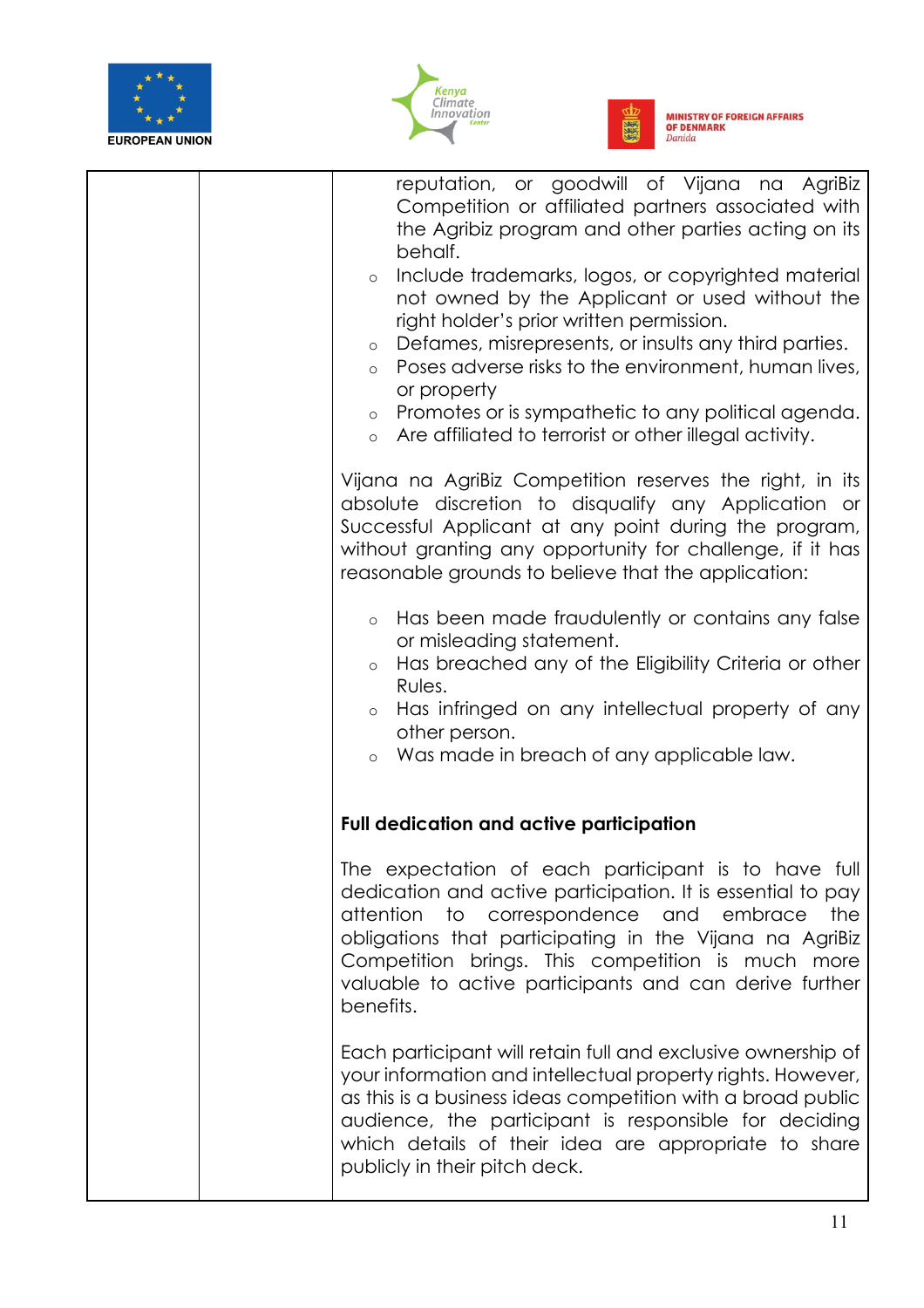





| <b>Photo &amp; Video Release (Consent requirement)</b><br>Each participant should understand that the Vijana na<br>AgriBiz Competition is executed both digitally and<br>physically and is subject to recording for instructional<br>and/or promotional uses.                                                                                                                                                                                                                                                                                                                                                                                                                                                                                                                                                                                                                            |
|------------------------------------------------------------------------------------------------------------------------------------------------------------------------------------------------------------------------------------------------------------------------------------------------------------------------------------------------------------------------------------------------------------------------------------------------------------------------------------------------------------------------------------------------------------------------------------------------------------------------------------------------------------------------------------------------------------------------------------------------------------------------------------------------------------------------------------------------------------------------------------------|
| Therefore, consent is required to the rights of image,<br>likeness and sound of voice as recorded on audio or video<br>without payment or any other consideration. One should<br>understand that images may be edited, copied,<br>exhibited, published or distributed and waive the right to<br>inspect or approve the finished product wherein likeness<br>appears. A participant should understand that as this is a<br>business ideas competition that parts of the pitch may be<br>incidentally captured as a result of recording and<br>photography. Additionally, each participant shall waive<br>any right to royalties or other compensation arising or<br>related to the use of my image or recording. Each<br>participant should understand that their material may be<br>used in diverse instructional and/or promotional settings<br>within an unrestricted geographic area. |
| Vijana na AgriBiz Competition and its partners will<br>endeavour to use this material in accordance with<br>standards of good judgement, however one should<br>understand that they cannot guarantee that any further<br>dissemination will be subject to Vijana na AgriBiz's<br>competition supervision or control. There is no time limit on<br>the validity of this release nor is there any geographic<br>limitation on where these materials may be distributed.                                                                                                                                                                                                                                                                                                                                                                                                                    |
| Any release applies to photographic, audio or video<br>recordings collected as part of the sessions listed on this<br>document and any additional sessions organised as part<br>of the Vijana na AgriBiz competition.                                                                                                                                                                                                                                                                                                                                                                                                                                                                                                                                                                                                                                                                    |
| participant shall<br>acknowledge<br>Each<br>have<br>and<br>completely read and fully understand the above release<br>terms and agree to be bound thereby. Thereby release<br>any and all claims against any person or organization<br>associated with Vijana na AgriBiz Competition and third<br>parties appointed by AgriBiz Vijana utilizing this material for<br>educational and/or promotional purposes.                                                                                                                                                                                                                                                                                                                                                                                                                                                                             |